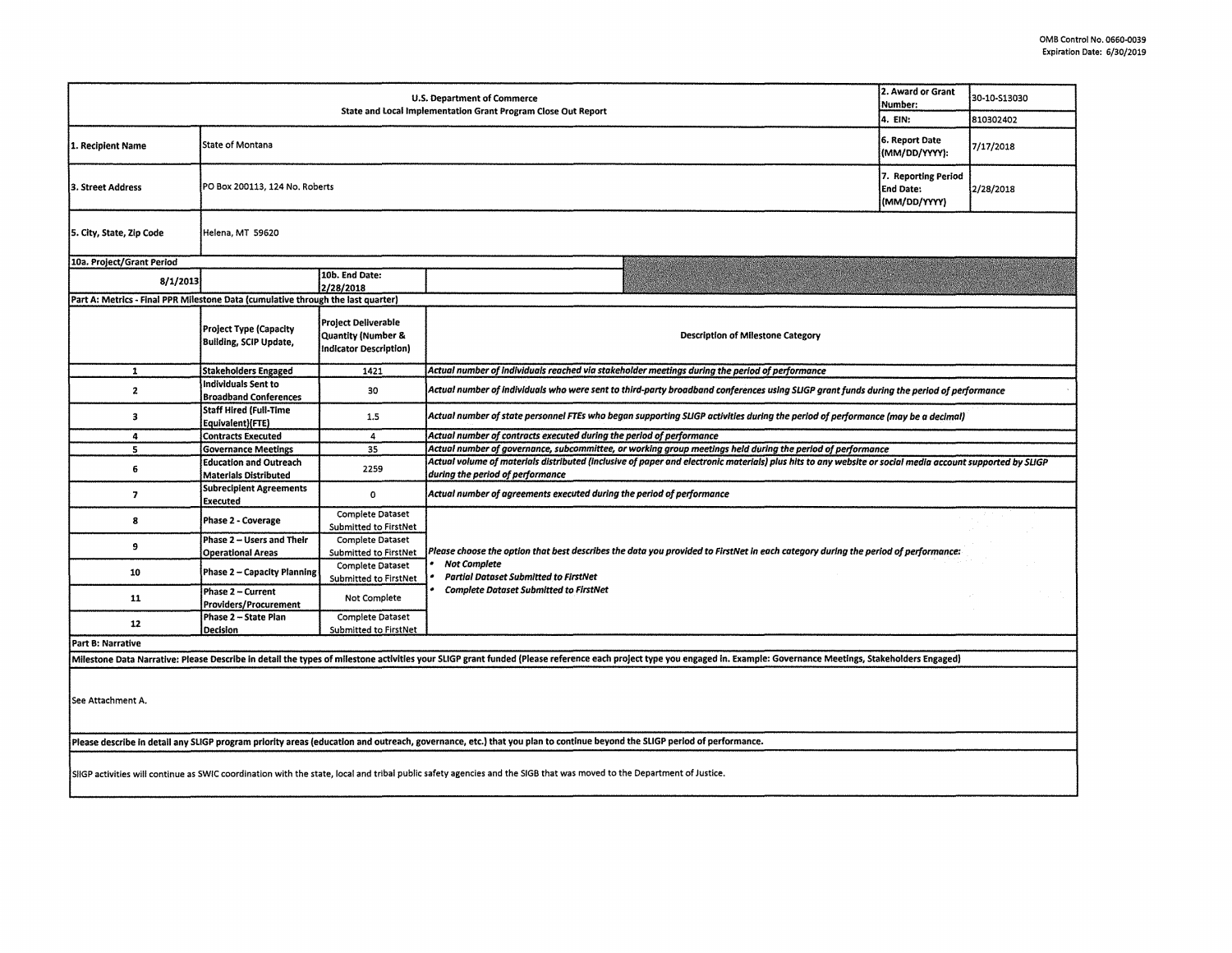| Data collection narrative: Please describe in detail the status of your SLIGP funded data collection activities.                                                                              |                                                                                               |                                                                  |                                                                                                               |     |                  |                            |                                         |                                          |  |
|-----------------------------------------------------------------------------------------------------------------------------------------------------------------------------------------------|-----------------------------------------------------------------------------------------------|------------------------------------------------------------------|---------------------------------------------------------------------------------------------------------------|-----|------------------|----------------------------|-----------------------------------------|------------------------------------------|--|
|                                                                                                                                                                                               |                                                                                               |                                                                  |                                                                                                               |     |                  |                            |                                         |                                          |  |
| Complete                                                                                                                                                                                      |                                                                                               |                                                                  |                                                                                                               |     |                  |                            |                                         |                                          |  |
|                                                                                                                                                                                               |                                                                                               |                                                                  |                                                                                                               |     |                  |                            |                                         |                                          |  |
|                                                                                                                                                                                               |                                                                                               |                                                                  |                                                                                                               |     |                  |                            |                                         |                                          |  |
| Please describe in detail any data collection activities you plan to continue beyond the SLIGP period of performance.                                                                         |                                                                                               |                                                                  |                                                                                                               |     |                  |                            |                                         |                                          |  |
| None                                                                                                                                                                                          |                                                                                               |                                                                  |                                                                                                               |     |                  |                            |                                         |                                          |  |
| Lessons Learned: Please share any lessons learned or best practices that your organization implemented during your SLIGP project.                                                             |                                                                                               |                                                                  |                                                                                                               |     |                  |                            |                                         |                                          |  |
| Part C: Staffing                                                                                                                                                                              |                                                                                               |                                                                  |                                                                                                               |     |                  |                            |                                         |                                          |  |
|                                                                                                                                                                                               |                                                                                               |                                                                  |                                                                                                               |     |                  |                            |                                         |                                          |  |
| Staffing Table - Please provide a summary of all positions funded by SLIGP.                                                                                                                   |                                                                                               |                                                                  |                                                                                                               |     |                  |                            |                                         |                                          |  |
| Name                                                                                                                                                                                          |                                                                                               | FTE%                                                             | Project(s) Assigned                                                                                           |     |                  |                            |                                         | Change                                   |  |
| Tribal OR                                                                                                                                                                                     |                                                                                               | 100                                                              | Coordination/meetings with seven (7) Tribes, attend SIGB Meetings, coordinate with Meeting Facilitator        |     |                  |                            |                                         |                                          |  |
| Administrative Assistant                                                                                                                                                                      |                                                                                               | 50                                                               | SIGB scheduling, website maintenance, minutes, collect travel claims for meetings, answer Board Member questi |     |                  |                            |                                         |                                          |  |
| SLIGP Program Manager (inkind)                                                                                                                                                                |                                                                                               | 100                                                              | Reporting for SLIGP/NTIA/SIGB, PPR's, supervise OR Coord., Prepare RFP's and MOU's, FN RFI's                  |     |                  |                            |                                         |                                          |  |
| SPOC Operations Dirictor SITSD/DoA (Inkind)                                                                                                                                                   |                                                                                               | $\overline{\mathbf{s}}$                                          | Single Point of Contact, Supervises Bureau Chief and SLIGP Program Manager                                    |     |                  |                            |                                         |                                          |  |
| PSCB Bureau Chief (AOR)<br>(inkind)                                                                                                                                                           |                                                                                               | 20                                                               | Meeting and conference attendence, SLIGP supervision, Grant AOR                                               |     |                  |                            |                                         |                                          |  |
| PSCB Bureau Fiscal Manager (Inkind)                                                                                                                                                           | 3                                                                                             | Liasion with state accounting, fiscal accounting and procurement |                                                                                                               |     |                  |                            |                                         |                                          |  |
| Part D: Contracts and Funding                                                                                                                                                                 |                                                                                               |                                                                  |                                                                                                               |     |                  |                            |                                         |                                          |  |
| Subcontracts Table - Include all subcontractors engaged during the period of performance. The totals from this table must equal the "Subcontracts Total" in your Budget Worksheet             |                                                                                               |                                                                  |                                                                                                               |     |                  |                            |                                         |                                          |  |
|                                                                                                                                                                                               |                                                                                               |                                                                  |                                                                                                               |     | Type             |                            |                                         |                                          |  |
| Name                                                                                                                                                                                          |                                                                                               |                                                                  | <b>Subcontract Purpose</b>                                                                                    |     | (Vendor/Subrec.) | RFP/RFQ Issued (Y/N)       | <b>Total Federal Funds</b><br>Allocated | <b>Total Matching Funds</b><br>Allocated |  |
|                                                                                                                                                                                               |                                                                                               |                                                                  |                                                                                                               |     |                  |                            |                                         |                                          |  |
| Montana State Library                                                                                                                                                                         | <b>GIS Mapping</b>                                                                            |                                                                  |                                                                                                               | MoA | N                | \$100,000.00               |                                         |                                          |  |
| Brandborg, Beki                                                                                                                                                                               |                                                                                               | Regional/local FN Meeting Facilitator/Set-up                     |                                                                                                               |     | Vendor           | Y                          | \$80,000.00                             |                                          |  |
| Tribal Facilitators (2)                                                                                                                                                                       |                                                                                               | Conduct state meetings with Tribes at Helena                     |                                                                                                               |     | Vendor           | N                          | \$30,000.00                             |                                          |  |
|                                                                                                                                                                                               |                                                                                               |                                                                  |                                                                                                               |     |                  |                            |                                         |                                          |  |
| <b>Budget Worksheet</b>                                                                                                                                                                       |                                                                                               |                                                                  |                                                                                                               |     |                  |                            |                                         |                                          |  |
| Columns 2, 3 and 4 must match your project budget for the entire award and your final SF 424A. Columns 5, 6, and 7 should list your final budget figures, cumulative through the last quarter |                                                                                               |                                                                  |                                                                                                               |     |                  |                            |                                         |                                          |  |
|                                                                                                                                                                                               |                                                                                               | <b>Approved Matching</b>                                         |                                                                                                               |     |                  | <b>Final Federal Funds</b> | <b>Final Approved</b>                   | <b>Final Total funds</b>                 |  |
| Project Budget Element (1)                                                                                                                                                                    | <b>Federal Funds Awarded (2)</b>                                                              |                                                                  | Funds (3)                                                                                                     |     | Total Budget (4) | Expended (5)               | <b>Matching Funds</b>                   | Expended (7)                             |  |
|                                                                                                                                                                                               |                                                                                               |                                                                  |                                                                                                               |     |                  |                            | Expended (6)                            |                                          |  |
| a. Personnel Salaries                                                                                                                                                                         | \$210,000.00                                                                                  |                                                                  | \$138,500.00                                                                                                  |     | \$348,500.00     | \$192,174.07               | \$62,065.42                             | \$254,239.49                             |  |
| b. Personnel Fringe Benefits                                                                                                                                                                  | \$73,000.00                                                                                   |                                                                  | \$48,500.00                                                                                                   |     | \$121,500.00     | \$93,859.95                | \$26,970.46                             | \$120,830.41                             |  |
| c. Travel                                                                                                                                                                                     | \$90,000.00                                                                                   |                                                                  | \$13,000.00                                                                                                   |     | \$103,000.00     | \$39,766.22                | 59,941.56                               | \$49,707.78                              |  |
| d. Equipment                                                                                                                                                                                  | \$0.00                                                                                        |                                                                  |                                                                                                               |     | \$0.00           | \$0.00                     | \$0.00                                  | \$0.00                                   |  |
| e. Materials/Supplies                                                                                                                                                                         | \$20,000.00                                                                                   |                                                                  |                                                                                                               |     | \$20,000.00      | \$5,211.41                 | \$0.00                                  | \$5,211.41                               |  |
| f. Subcontracts Total                                                                                                                                                                         | \$367,000.00                                                                                  |                                                                  |                                                                                                               |     | \$367,000.00     | \$31,635.23                | \$0.00                                  | \$31,635.23                              |  |
| g. Other                                                                                                                                                                                      | \$40,000.00                                                                                   |                                                                  |                                                                                                               |     | \$40,000.00      | \$33,262.89                | \$0.00                                  | \$33,262.89                              |  |
| Indirect                                                                                                                                                                                      |                                                                                               |                                                                  |                                                                                                               |     | \$0.00           |                            |                                         | \$0.00                                   |  |
| h. Total Costs                                                                                                                                                                                | \$1,000,000.00<br>\$395,909.77<br>\$494,887.21<br>\$800,000.00<br>\$200,000.00<br>\$98,977.44 |                                                                  |                                                                                                               |     |                  |                            |                                         |                                          |  |
| i. % of Total                                                                                                                                                                                 | 80%                                                                                           |                                                                  | 20%                                                                                                           |     | 100%             | 80%                        | 20%                                     | 100%                                     |  |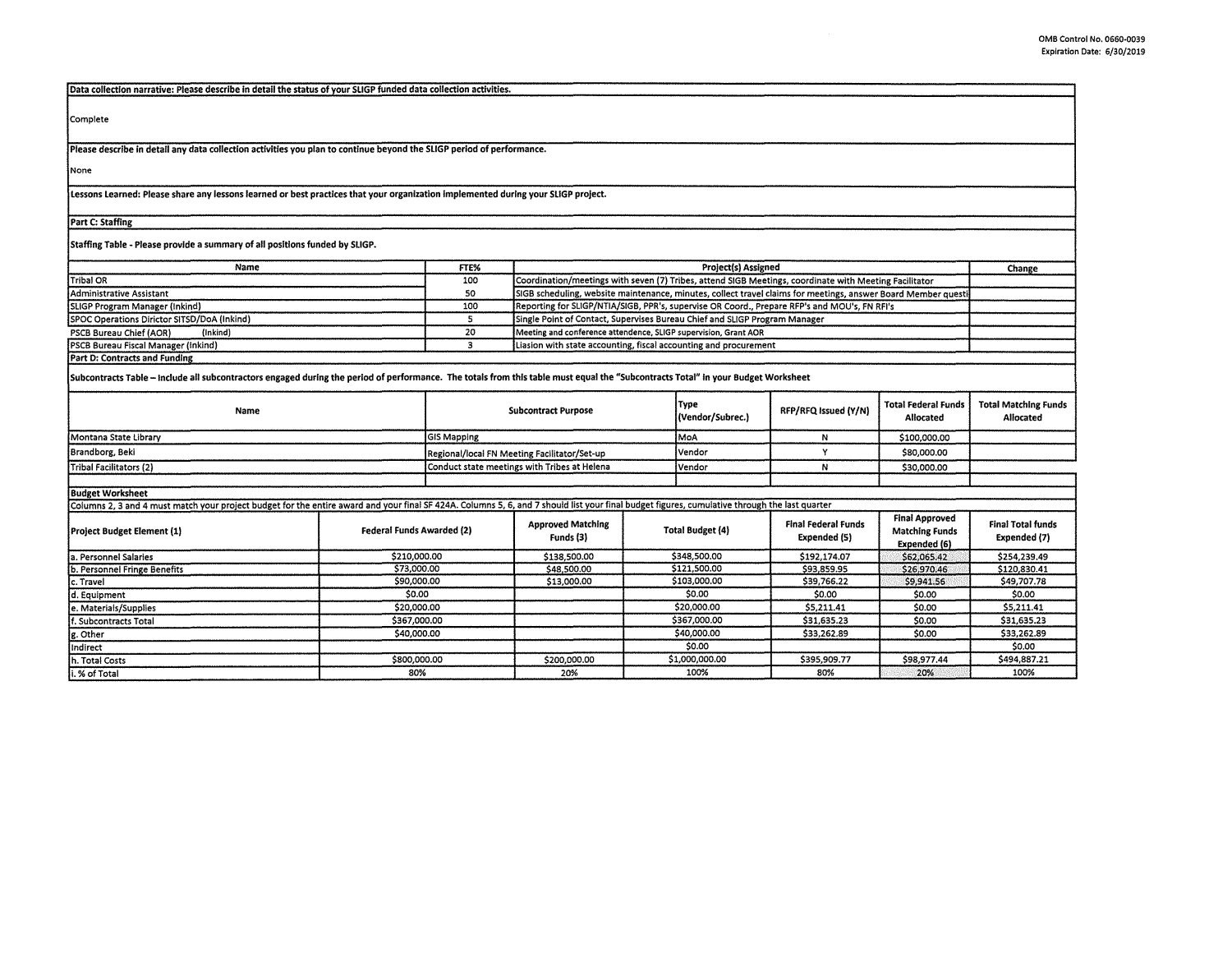|                                                                                                                                                                                                                                                                           |                       | Part E: Additional Questions: Please select the option (Strongly Disagree, Disagree, Neutral, Agree, Somewhat Agree, Strongly Agree) that best suits your answer. |                                                                                                                                                                |                                                                                                         |              |  |
|---------------------------------------------------------------------------------------------------------------------------------------------------------------------------------------------------------------------------------------------------------------------------|-----------------------|-------------------------------------------------------------------------------------------------------------------------------------------------------------------|----------------------------------------------------------------------------------------------------------------------------------------------------------------|---------------------------------------------------------------------------------------------------------|--------------|--|
| Overall, were SLIGP funds<br>helpful in preparing for<br>FirstNet?                                                                                                                                                                                                        | <b>Strongly Agree</b> | What was most helpful? What challenges did you encounter?                                                                                                         | to local and tribal agencies.                                                                                                                                  | Without SLIGP funding, we wouldn't have had the resources to operate the SIGB or to do OR and Education |              |  |
| Were SLIGP funds helpful in<br>planning for your FirstNet<br>consultation?                                                                                                                                                                                                | <b>Strongly Agree</b> | What was most helpful? What challenges did you encounter?                                                                                                         | A great deal of time and effort went into planning for the Consultation.  We would not have had near the<br>impact with planning without the SLIGP funds.      |                                                                                                         |              |  |
| Were SLIGP funds helpful in<br>informing your stakeholders<br>about FirstNet?                                                                                                                                                                                             | <b>Strongly Agree</b> | What was most helpful? What challenges did you encounter?                                                                                                         | Without SLIGP funding, we could not have paid travel expenses for SIGB members to come to Helena to<br>meet FN staff and to see FN presentations.              |                                                                                                         |              |  |
| Were SLIGP funds helpful in<br>developing a governance<br>structure for broadband in<br>vour state?                                                                                                                                                                       | <b>Strongly Agree</b> | What was most helpful? What challenges did you encounter?                                                                                                         | SLIGP funding paid SIGB expenses to meet monthly at Helena.                                                                                                    |                                                                                                         |              |  |
| Were SLIGP funds helpful in<br>preparing your staff for<br>FirstNet activities in your state<br>(e.g. attending broadband<br>conferences, participating in<br>training, purchasing software,<br>procuring contract support<br>etc.)?                                      | <b>Strongly Agree</b> | What was most helpful? What challenges did you encounter?                                                                                                         | Without SLIGP funding for OR and education, we could not have attended BB conferences or contracted for<br>meeting facilitation at the local and tribal level. |                                                                                                         |              |  |
| Were SLIGP funds helpful in<br>updating your Statewide<br><b>Communications</b><br><b>Interoperability Plan?</b>                                                                                                                                                          | Agree                 | What was most helpful? What challenges did you encounter?                                                                                                         | SLIGP staff, federal and inkind, had input to the SCIP.                                                                                                        |                                                                                                         |              |  |
| Were SLIGP funds helpful in<br>preparing for your review of<br>the FirstNet developed State<br>Plan?                                                                                                                                                                      | Agree                 | What was most helpful? What challenges did you encounter?                                                                                                         | The SLIGP state submittal would not have been nearly as detailed without the SLIGP program and the<br>Governing Board's input-all funded by SLIGP.             |                                                                                                         |              |  |
| Were SLIGP funds helpful in<br>conducting FirstNet<br>determined data collection?                                                                                                                                                                                         | <b>Strongly Agree</b> | What was most helpful? What challenges did you encounter?                                                                                                         | Data collection efforts were the responsibility of the program manager who was paid from state funds (ink).                                                    |                                                                                                         |              |  |
|                                                                                                                                                                                                                                                                           |                       |                                                                                                                                                                   |                                                                                                                                                                |                                                                                                         |              |  |
| Part F: Certification: I certify to the best of my knowledge and belief that this report is correct and complete for performance of activities for the purpose(s) set forth in the award documents.<br>Typed or printed name and title of Authorized Certifying Official: |                       |                                                                                                                                                                   |                                                                                                                                                                |                                                                                                         |              |  |
| Quinn A. Ness, Public Safety Comminications Bureau Chief PDF Signed<br>Signature of Authorized Certifying Official:                                                                                                                                                       |                       |                                                                                                                                                                   |                                                                                                                                                                | Telephone (area code,<br>number, and extension)                                                         | 406-444-6134 |  |
|                                                                                                                                                                                                                                                                           |                       |                                                                                                                                                                   |                                                                                                                                                                | Email Address:                                                                                          | gness@mt.gov |  |
| سسسست /<br>Sign here                                                                                                                                                                                                                                                      |                       |                                                                                                                                                                   |                                                                                                                                                                |                                                                                                         | 7/172018     |  |